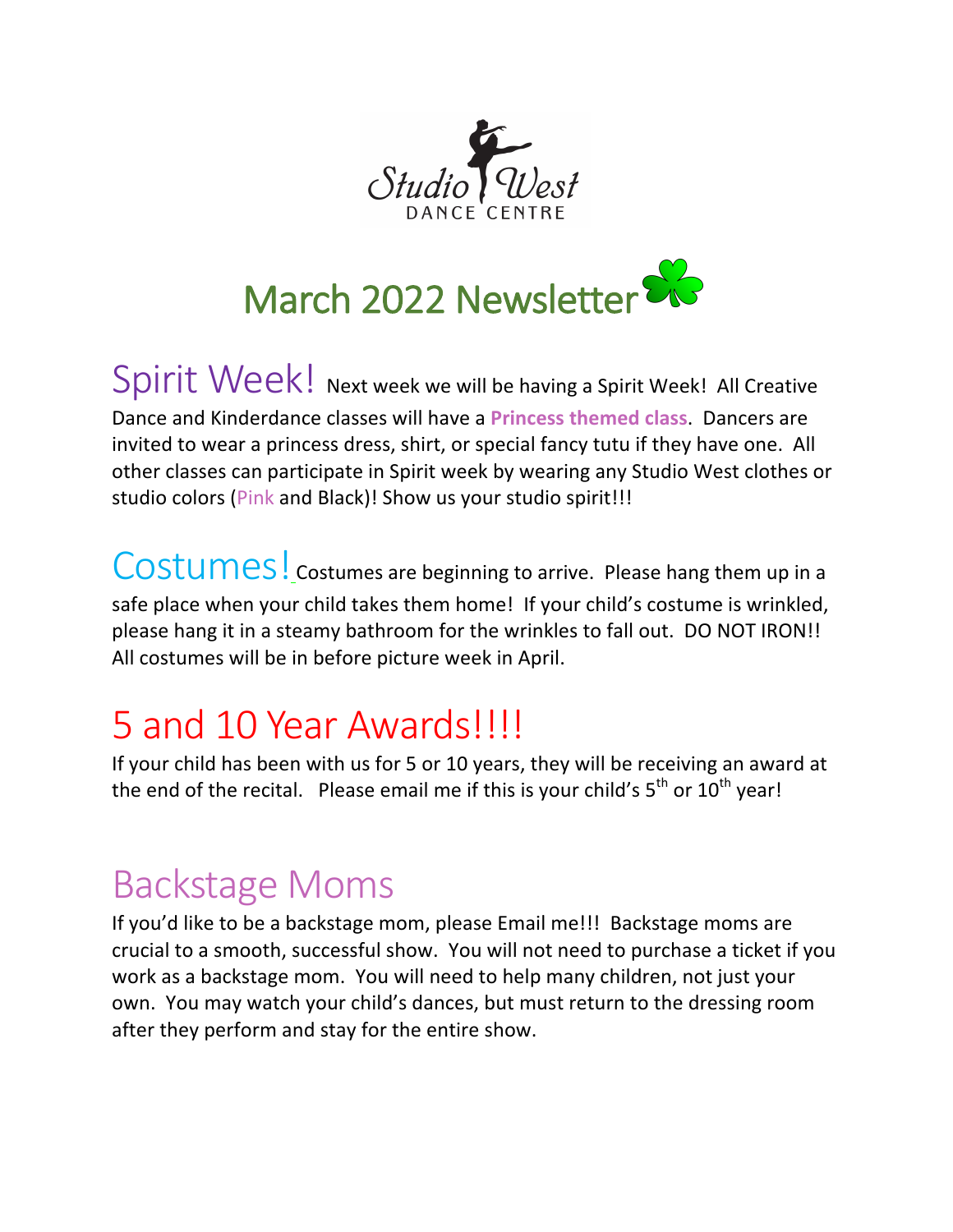## Important Dates:

March 14-18: Spirit Week!

April 14-17: Closed-Spring Break

April 18-22: Picture Week

May 30: Closed-Memorial Day

June 12: Recital at SteelStacks

## **Congratulations to our Dance Company!! They attended their first competition** this past weekend and did a fabulous job! They had many high scores and **special awards:**

Jessalyn Snyder: Platinum First Place and special "Fierce" judges award for her solo, Fire Meets Fate

Zoe Nimmo: Gold Second Place for her solo, Castle

Abby Garrett: Overall High Score for Photogenic

Jessalyn and Brenna Snyder: Gold and Overall High Score for their duo, Grown

Priscila Esquea: Gold First Place and special "Red Hot Dancing" judges award for her solo, Conga

Sarah Garrett: Gold for her solo, Confident

Senior Company: Platinum and Overall High Score for their jazz, Show Me How You Burlesque and Gold for their Contemporary, Sand

Junior Company: Silver and Special judges award, "Bring It to Broadway" for their jazz, My Boyfriend's Back, and Silver for their Lyrical, All the King's Horses